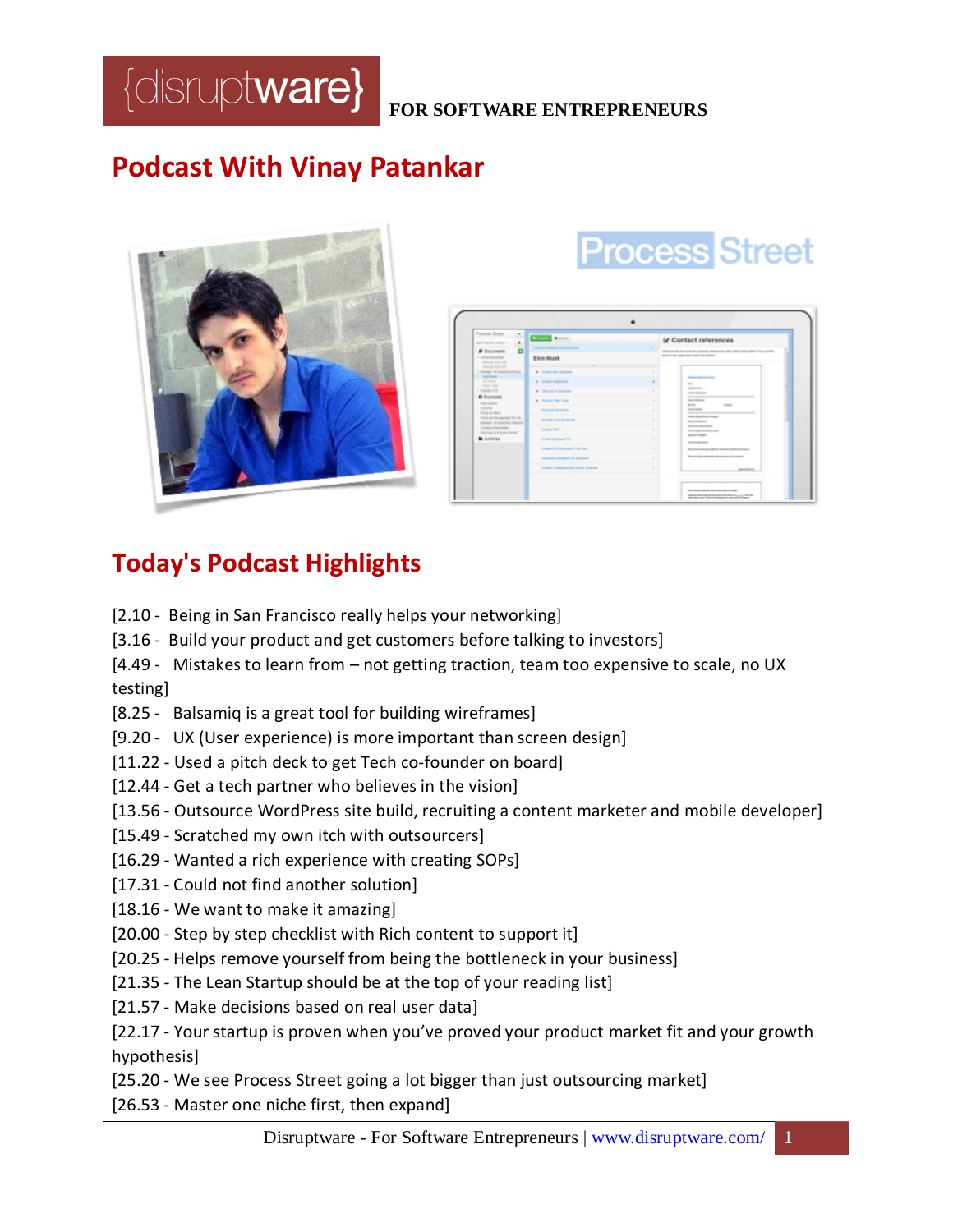- [31.40 Using a lot of great tools gives you insight into good user experience]
- [34.00 Only put in features that are essential]
- [36.18 Never promise a feature timeframe]
- [36.40 Technical Platform]
- [38.00 For \$125 per month we have an infinitely scalable platform that's super lean]

### **Podcast Transcript:**

- Paul: Okay. I'm really keen to introduce you guys to Vinay Patankar from [Process](http://www.process.st/)  [Street.](http://www.process.st/) Now Vinay is just in the process of launching his MVP. He's in beta phase and Process Street is a tool to manage basically teams tasks as a productivity tool. So if you think of standard operating procedures and outsourcing, then he's really come out with an ideal solution for a real market need. Vinay, welcome to the show.
- Vinay: Thanks for having me Paul.
- Paul: Excellent. First of all, tell me a bit about yourself. Who are you and what do you do with Process Street?
- Vinay: Sure. My background is a bit of a mixed bag. I'm originally from Australia. I've got a background in IT and sales, marketing business. I worked with software recruiter for a while as well as worked in technology and for the last four years I've been traveling as a digital nomad running an online lead generation company, launched two startups. Process Street being my second one and I've been working building Process Street products for about the last six months.
- Paul: Wow! You're not actually based in the U.S, are you? You're based in Argentina, Buenos Aires?
- Vinay: Yeah, we're currently in Buenos Aires. Basically the last startup that I ran I was in San Francisco and we went through an accelerator and didn't get the traction we wanted so kind of ended up shutting that down. When building Process Street, we thought, okay, we could stay in San Francisco or go to another U.S city or we could just go to somewhere that is cheaper and having a new experience of living in a different city, kind of like a semi-holiday if you will. But because we were just building the product, we didn't really need to be near any of our customers or anything at that current stage of the company. It was just about going somewhere that would be fun and a good experience and just giving ourselves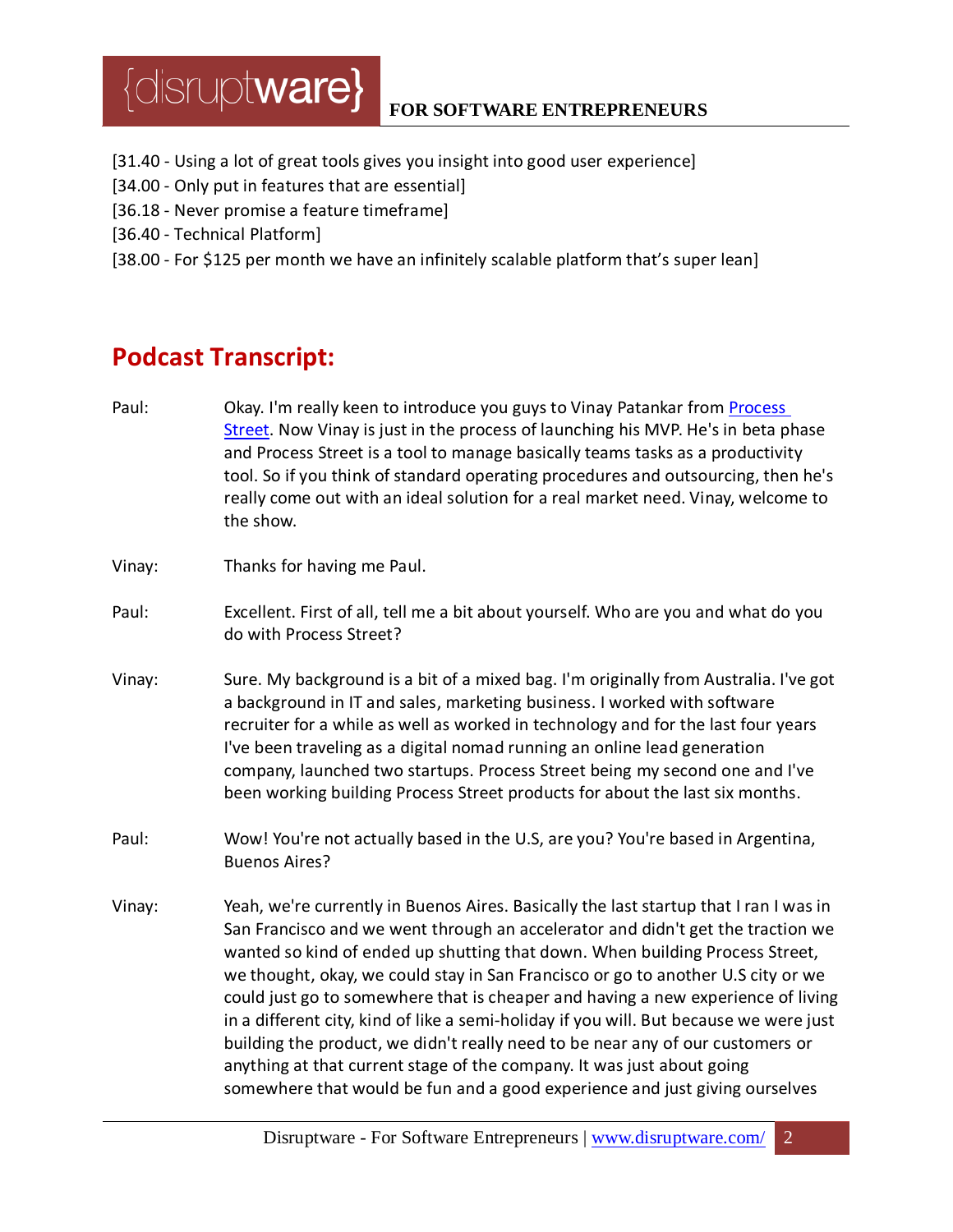like the time and flexibility to put our heads down and actually just focus on building the product.

Paul: Do you think it's really important to sort of be in the valley, be in the bay area to actually get investors on board?

[disrupt**ware}** 

- Vinay: I definitely really think it helps. There's a huge difference between the environment of being in San Francisco or in the valley than being anywhere else in the world because just everyday all your interactions, you're surrounded by people who can either help your business in some way or know somebody who can help your business in some way. By just going to the local Starbucks or going out to a bar for a beer in the evening or whatever - there's just like always people around that kind of work in that same space and are interested in what you're doing or have connections to people that might be useful. Whereas, in all the other cities … most of the other cities in the world there isn't that same type of exposure. I don't think, I mean if you have an amazing product, attraction, sure you don't need to be in there but I think that just from the networking perspective, you're going to get more opportunities to pitch more people, so you can generate more leads by being in San Francisco than not.
- Paul: Got it. I often tell people that nowadays, because software is a lot faster to build and develop it really does pay to sort of get your first customers on board and show some traction before you go out to the investor community and start scaling. How do you feel about that notion?
- Vinay: I absolutely 100% agree. If you check out my postmortem on my last startup which was Vitoto and just type in 'why this failed'. That was one of the things that I talked about and that was a big reason for why my last startup failed, was because I went in too early trying to raise money instead of just putting my head down and focusing on the product. So I think that there's different stages of a software startup and I don't think that you need to be in San Francisco like right now when you're actually building your MVP. In fact, the cost of living in San Francisco is so high that I probably recommend you don't go while you're building your MVP and use the money that you would spend living in San Francisco on making your product better and once you get to a point where you have some customers, have some traction, you know then and you think that it's ready to kind of take to a new growth stage. That's the point where you consider going back into San Francisco or raising money.
- Paul: Okay. When you did your first startup, you hinted at this about some mistakes you made. What, looking back, would you never do again? What could you tell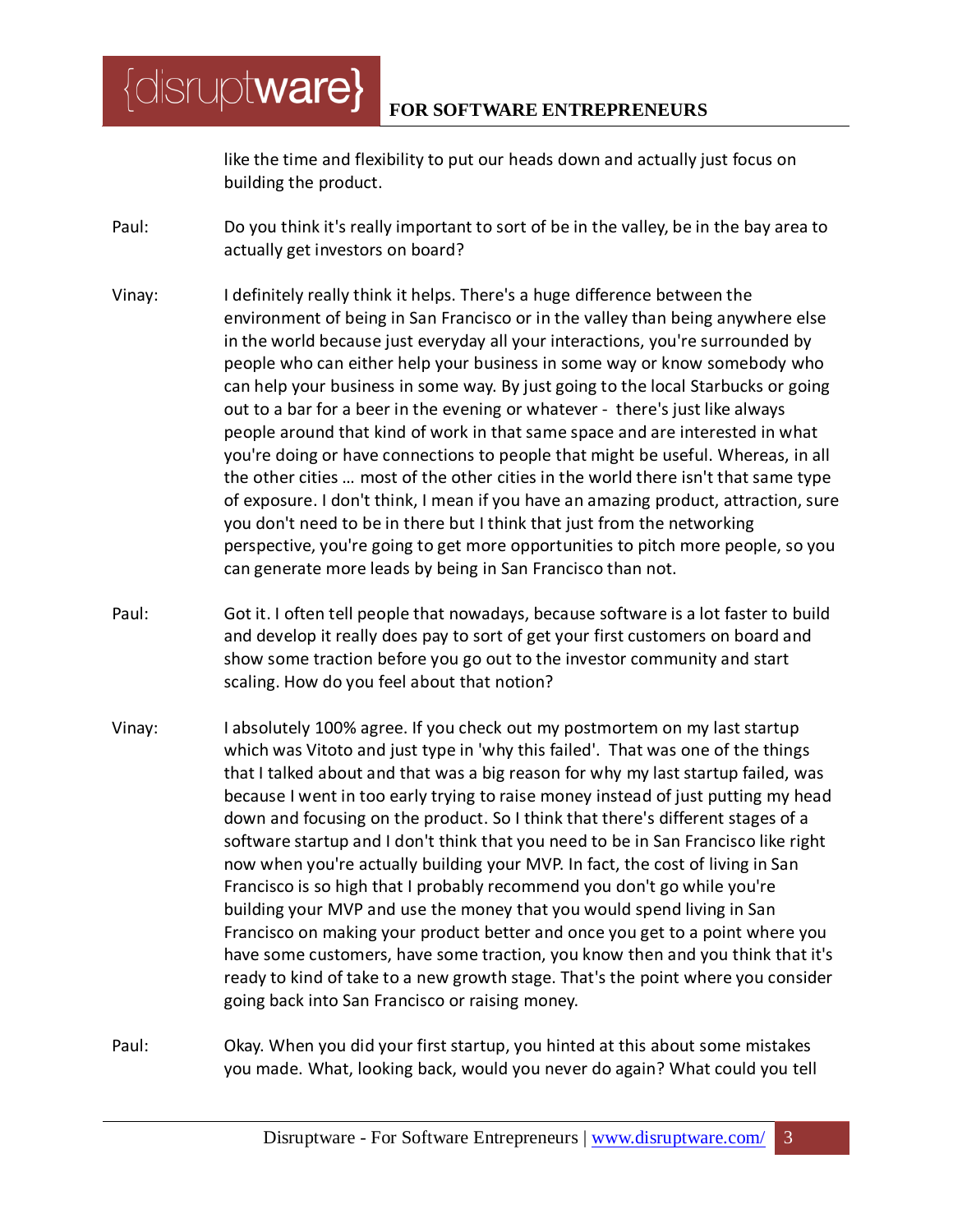sort of you know to our tribe or what kind of advice could you give them when they're thinking about building their startup?

Vinay: Sure. There was a number of things that I think we did wrong. One of the first things was, like you mentioned before, was not getting traction. It was … what I basically … and not getting traction came down to kind of I guess a planning error. What that was, was with our budget and planning like, okay, we're just going to get an MVP out the door and once the MVP is out the door, it's going to be awesome and then we're going to get traction and get money. That was a huge mistake in thinking that we really need a budget up till the MVP, because once we launched the MVP we were like, oh man, we actually have six months worth of iterations and learning from customer feedback to actually get this to a point where it can get traction and we didn't have the runway or the budget to do all those post MVP iterations that were needed and without the traction it was very difficult to raise money, so it was kind of like this catch 22 situation where you need the money to get traction, you need the traction to get money and that wasn't planned for from the beginning and that was one of the crucial mistakes.

> That was probably the most crucial mistake and then kind of the things that tapped into that were, for example the team. Basically the team that I kind of put together for Vitoto was a very experienced team, but also expensive. There were two guys from Australia and they had a lot of overhead, more because … offices, stuff like that that needed to be covered and Australia is definitely not cheap to operate in either. So that kind of meant that our runway didn't last as long. We kind of didn't … we didn't do enough UX testing so that was another problem. We should have done a lot more kind of paper testing or mock up testing of users to make sure that the UX flow was great because without a strong UX it was very difficult to get the traction we needed and we learnt that after the MVP came out and after we'd kind of spent a lot of the money whereas we should have learnt that before, at the beginning, and done cheap tests. I think there's an app called POP. Have you heard of POP?

Paul: I haven't heard of POP actually, no.

 $\{$ disrupt**ware** $\}$ 

Vinay: POP is an app that … it's an iPhone app and basically what it lets you do is draw mockups of software … of screens for an app. So you can have like this is what my screen is going to look like, this is where a button is going to be, this is where a video is going to be, this is where comments are going to be. Then you can draw multiple screens and then you can actually link the screens together, so you can kind of fake the experience of your app using POP and then … so they say like a great way of doing kind of UX testing is to … and this is something that we should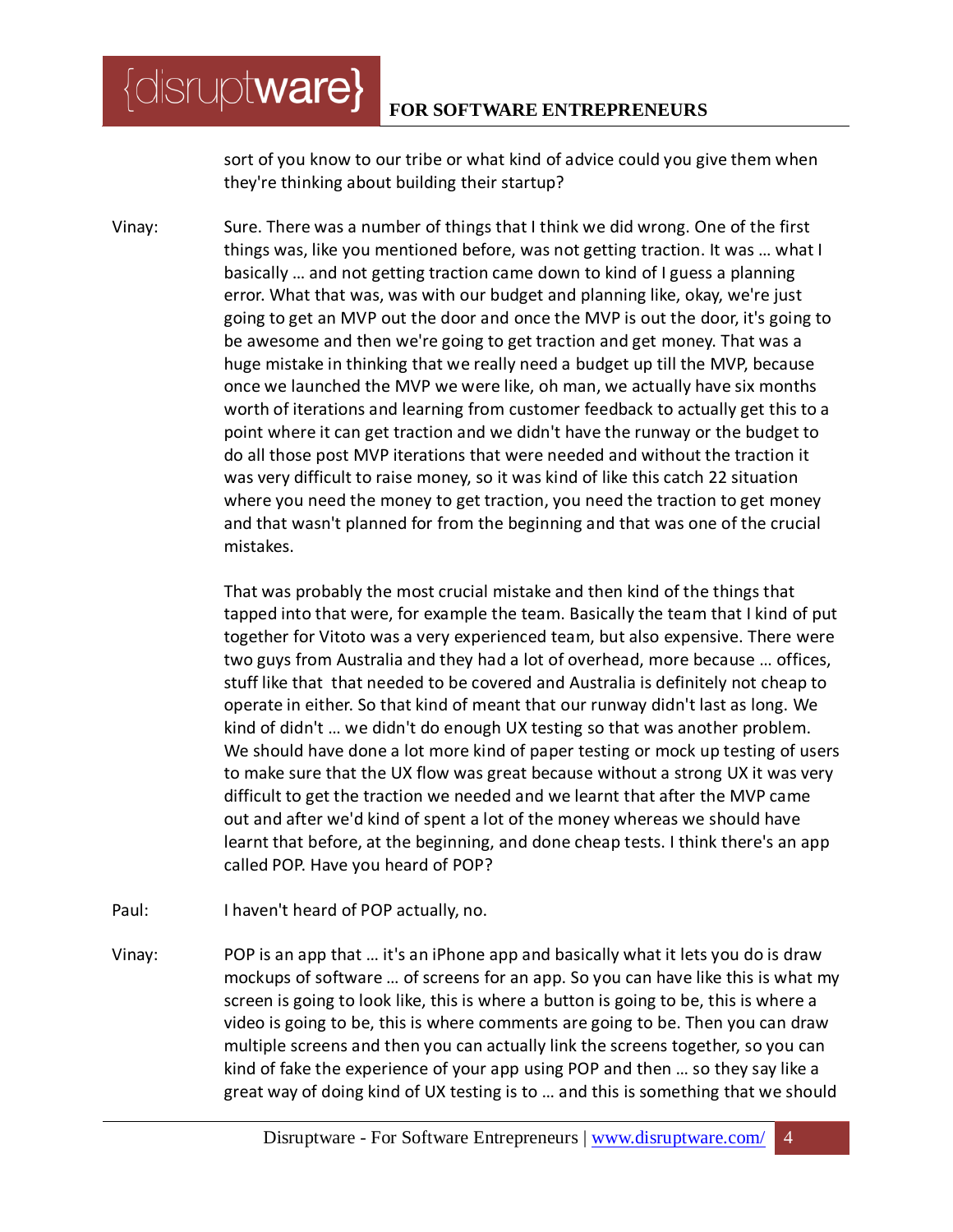*{disruptware}* **FOR SOFTWARE ENTREPRENEURS**

> have done, but we didn't … is kind of mockup your app using this tool and then walk around and get people to use it. You can actually do UX testing without even spending a cent on development.

- Paul: Right. Actually … so it's essentially like a wire frame tool, but you can actually build screens and their clickable.
- Vinay: Yeah, it's a clickable wire framing tool. You can link those together and actually give it to someone and say, "Hey, try and use this."
- Paul: Got it.
- Vinay: Then you can kind of watch them.
- Paul: What I use is Balsamiq, which is similar … it's very quick to build wire frames and you can link all the buttons and everything together, so it is very, very clickable but it's the stage before getting a designer involved. You can actually test a concept with prospects straight away even though it doesn't look pretty, but it still enables you to test the workflow and get feedback immediately as a validation as to whether this model is actually going to work.
- Vinay: Yeah, and I don't think that looks are very important any more. On mobile apps I think they're probably more important, but I think design is a bit of a commodity these days. You have things like Bootstrap and you have themes and all that kind of stuff which makes design pretty simple. I think that the actual UX, the experience, like the flow of the app is much more important than whether it's got pretty colors or not.
- Paul: Exactly. That's spot on. What other tools do you use when, you've obviously got a small team together for Process Street, what tools do you use to sort of communicate with them on your ideas and your concepts and so get that validated and in to code?
- Vinay: For me, I … well, I live with my co-founder, who is my CTO.

Paul: So yes (laughing).

- Vinay: We generally just shout.
- Paul: That's one way of doing it, isn't it?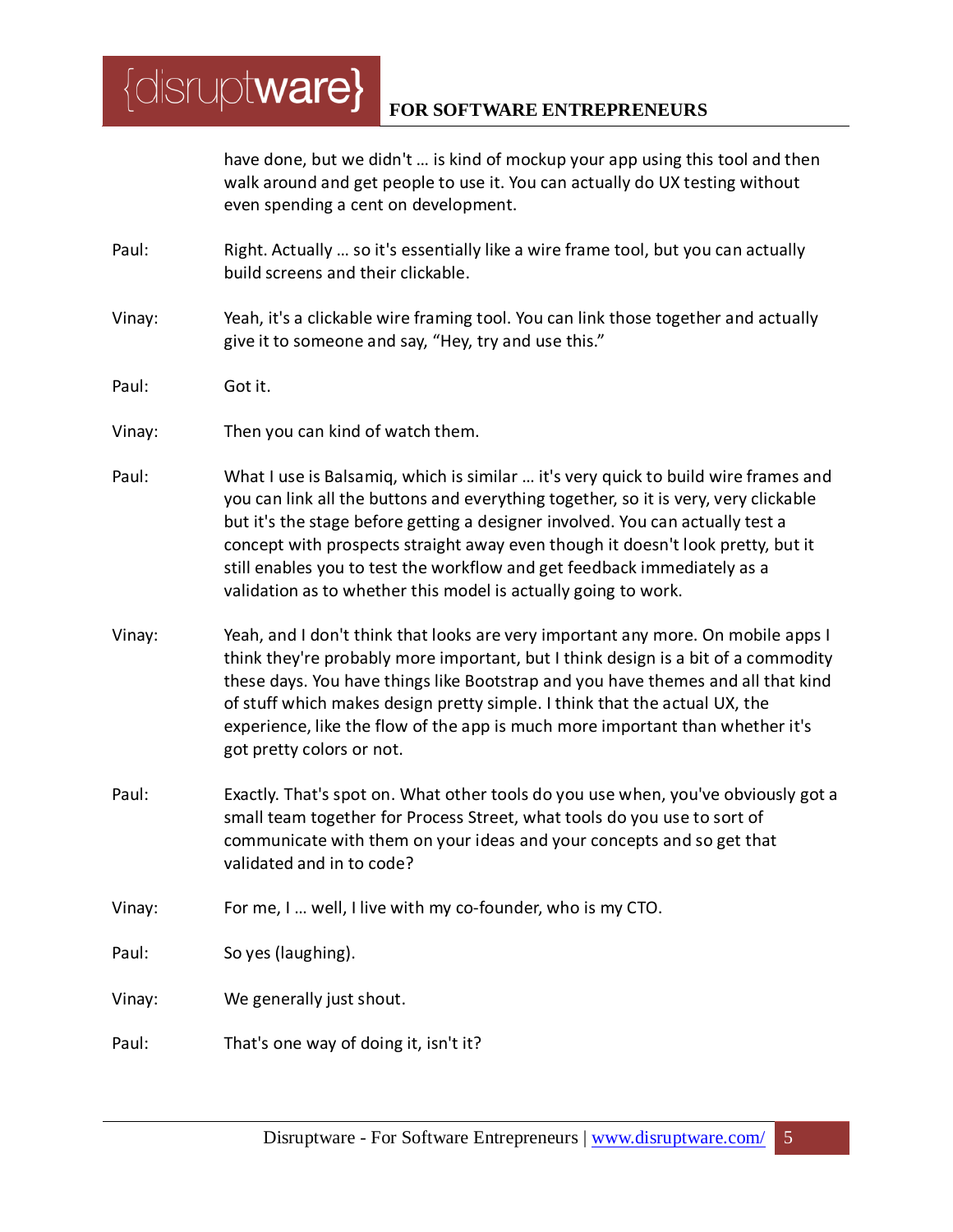#### **FOR SOFTWARE ENTREPRENEURS**

- Vinay: We kind of shout across the living room. We do a lot of our communication just through Github. And the reason we do that is we try and keep it in Github, because you can actually attach your communication to the code itself. When there's an issue or an error that … or a bug that comes up or a feature that needs to go in, if we communicate that within Github, that can actually be attached to the code itself as like a comment or whatever and that kind of reduces the workflow of having to jump between two different apps for Cameron, for our CTO. He can kind of do everything just in one. That's kind of our main communication tool outside of the normal like phone call, face to face, Skype kind of communications. We'll go over things kind of at a higher level and then when things get locked down, then we'll put it into Github and use that as the kind of main way of tracking everything.
- Paul: Okay, good. When you first had the idea, did you do any mockups or anything like that to explain that to your CTO?
- Vinay: Yeah. The first thing that I did was … it wasn't so much a tech mockup, it was more of a product pitch deck, because I guess the difference was that Cameron's a co-founder. So this was actually another thing that … another lesson that I learned from Vitoto. It was actually that I definitely wanted my developer to be a co-founder. I didn't want them to be an outsourcer, because I've built software before with outsourcers and that was one of the issues with Vitoto was that like this kind of running out of runway. I wanted to keep it as lean as possible.

I wanted to find someone who wouldn't just like … oh, that's a nice piece of software we can build it. I wanted someone who actually believed in like the vision of the company and believed that it could be successful and was going to be more committed than just someone that you pay to kind of build something. Because A, like I knew that from my past experience you're going to get a lot of bugs, you're going to get a lot of problems and you're going to need to fix them and it's always going to take longer and be harder than you expect it to be and all of that costs money if you're paying someone.

You might budget six months, but every single project that I've ever done in software has always been over budget and overtime. Kind of taking that experience, I wanted someone who was on board and believed in the vision and was able to commit more than just … was willing to commit more than just the normal 40 hour work week and more than if the budget runs out it's like the thing isn't over, it's like let's figure out something. You know what I mean?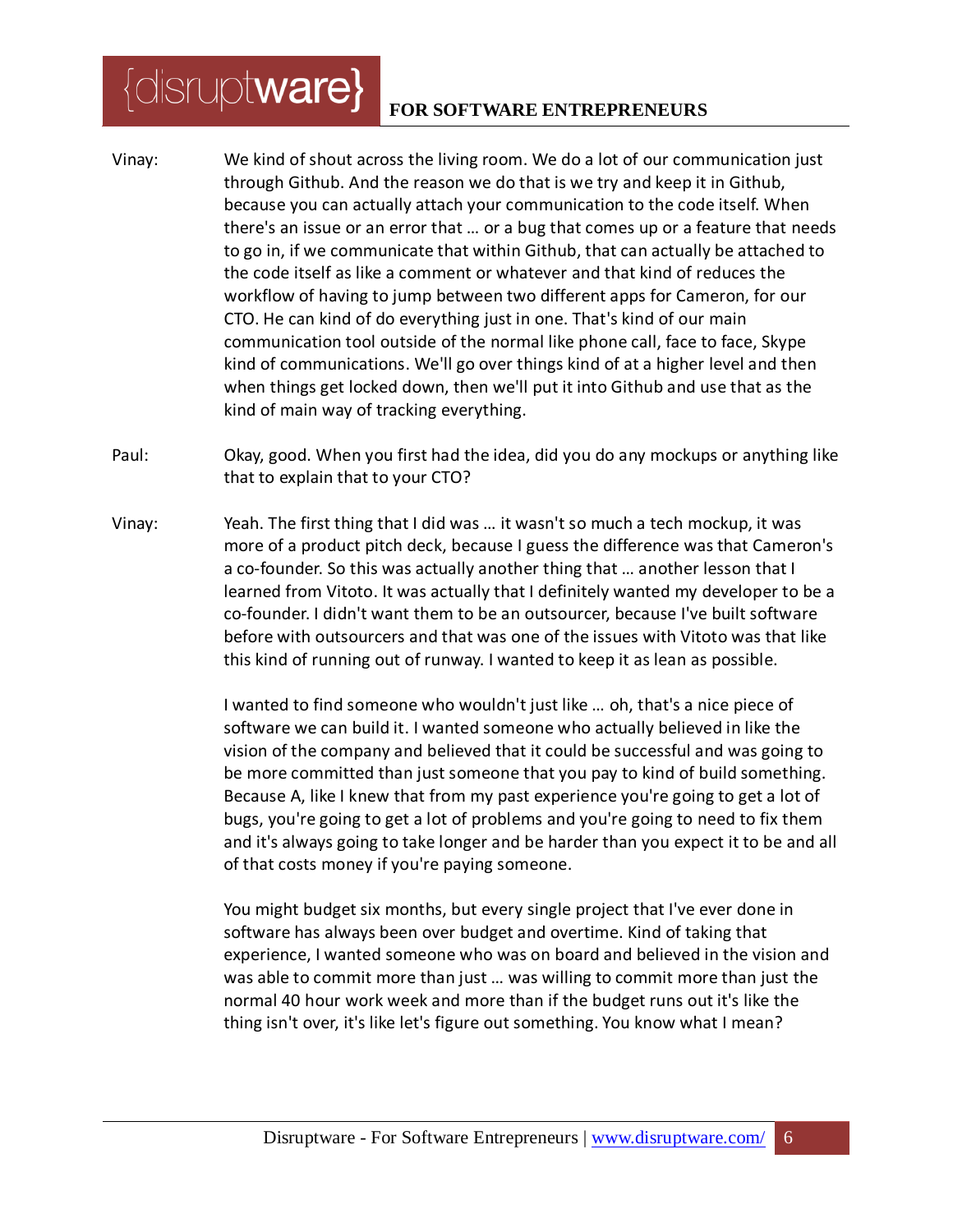- Vinay: Kind of that … I wanted that flexibility to be able to go longer than needed and to be able to make more mistakes, because I think that they always happen in software.
- Paul: Of course and you know that's a very obvious way of doing it. You know working with a really, really good tech partner. Obviously the disadvantage to that is you're sharing your equity right from out the gate.
- Vinay: Right.
- Paul: But you're right in that you get buy in straight away and because of that your communication loop doesn't have to be strong either.
- Vinay: Yeah, because you're working so close to that person, but I mean like Cameron charges \$130 an hour, freelancing. For me to pay him for six months or even a year and a half or whatever it's going to take, it would be very expensive. That's kind of a trade-off of equity versus paying someone, right?
- Paul: Exactly. Is it just the two of you at the moment or are you looking for someone else as well?
- Vinay: Yeah, we're the two co-founders. I mean, I do have to have outsourcers to help with marketing and to help with like the front end, WordPress website and stuff like that, which is kind of all my domain, so Cameron basically just focuses on the actual app, the actual core products. And then everything else is basically me and outsourcers helping me get the rest of the business tasks done. So that's kind of the current setup. But yeah, I mean we are definitely looking to grow. I'm looking for a content marketer at the moment and we're going to be looking for a mobile developer in probably a few months as well.
- Paul: Brilliant. So the product itself is a way of people who outsource a lot to create their standard operating procedures. Okay, so you're really simplifying the whole process and by simplifying it you're encouraging people to create more SOPs which of course is something that every company needs to do if they really want to grow and scale. How did you come across that idea - the whole concept? Why did you decide to go into that? Did you any sort of market research? Are there competitors out there in the market right now doing that and how did you decide that there is a niche worth going for or gap in the market?
- Vinay: Sure. Another thing that I learned from my first startup. You know my first startup I kind of just built it, because I was like, "Wow, that's a cool idea. People will probably like this," and I talked to some people about the idea and they were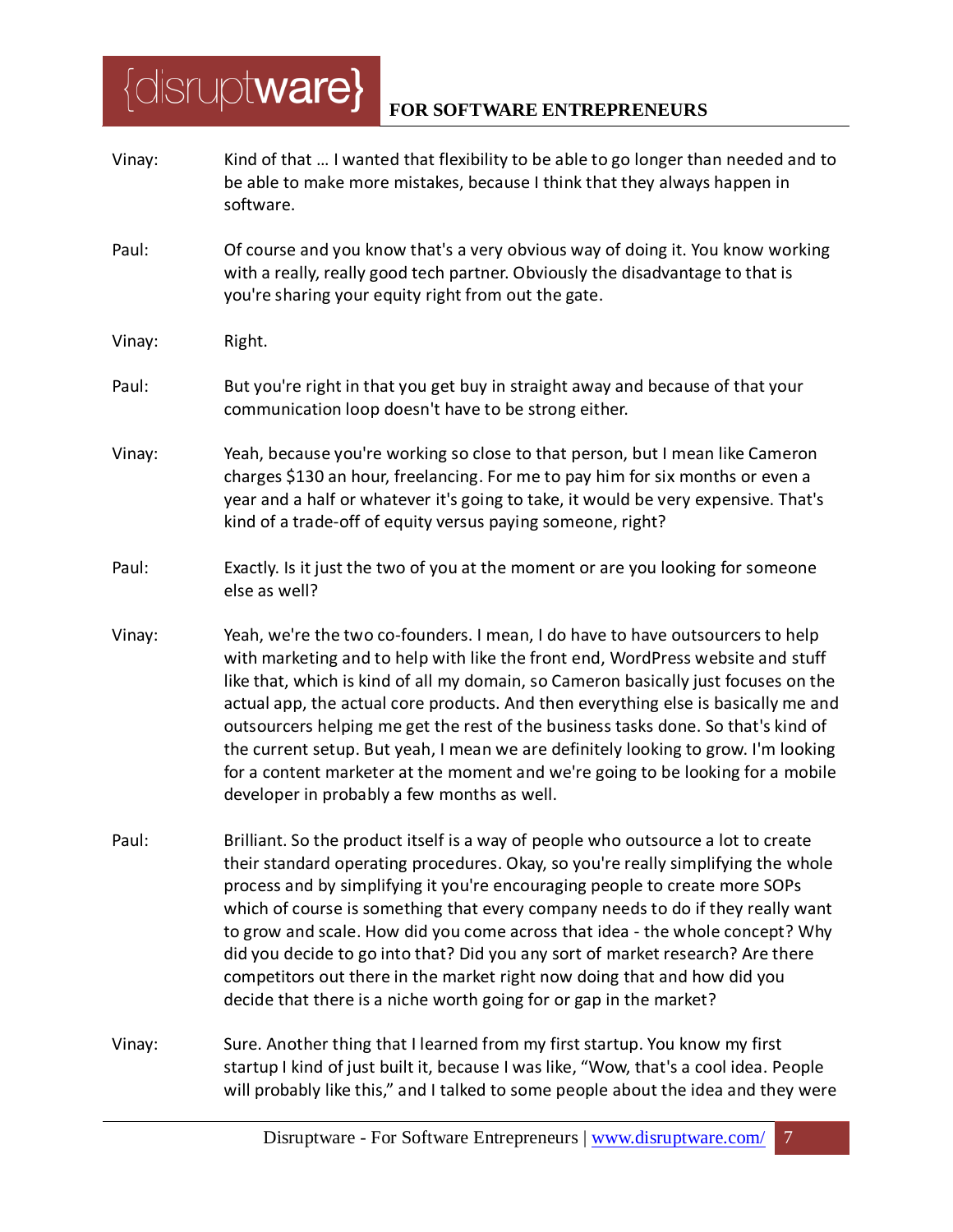like, "Oh yeah, it's a cool idea," but there wasn't really any validation. For this idea, the point that I started was from scratching my own itch. I have an online lead generation business and I work with a number of outsourcers myself and I was frustrated with communicating tasks effectively to them.

I was frustrated with being able to quickly create standard operating procedures. I was frustrated with repeated mistakes from my team and I wanted not just a way to be able to create standard operating procedures quickly, but I wanted a way to actually be able to track and see when and how those tasks are being done as well. So I needed a richer experience. And this was basically … I'm like this seems like a pretty simple product. Surely, there is something already out there. And I just couldn't find anything that had the experience that I wanted.

There are a number of document management systems, there are … you can use stuff like Google docs and there are a couple of … well, there's actually a number of SAP software competitors out there as well, but most of them use very old technology and they kind of structure it like a template document management. It's not very attractive. It's very old in terms of the tech and user experience was just nowhere near up to kind of what I come to expect from modern SaaS apps.

I'm looking for something that's like a Trello or like an Asana. That is a really smooth, easy, fast way of doing it and kind of all the products that I came across were clunky and slow and ancient. I'm like, okay, this something that I'm willing to pay for right now. I have my card out trying to buy something and I can't find a solution for it. That was kind of the point that I started from, just trying to fulfill my own need and through that I kind of said, "Okay, this is the opportunity," and then I built a pitch deck and basically just started showing that around and gathering feedback and kind of went from there.

- Paul: Brilliant. I've noticed in using the app it is really slick. You followed sort of the Trello style technologies you mentioned, in that everything sort of in the browser so it's very quick and interactive to use and of course you really focused on simplicity. which I really, really like a lot.
- Vinay: Right.

 $\{$ disrupt**ware** $\}$ 

- Paul: What are your goals with the product? Where do you want to take it?
- Vinay: We want to make it amazing. We think that right now, it's kind of a core product. The experience is getting there from the simplicity of the features, just to explain how it works with the people that might want to use it, but basically what you can do is you can come and you can create a process template or a standard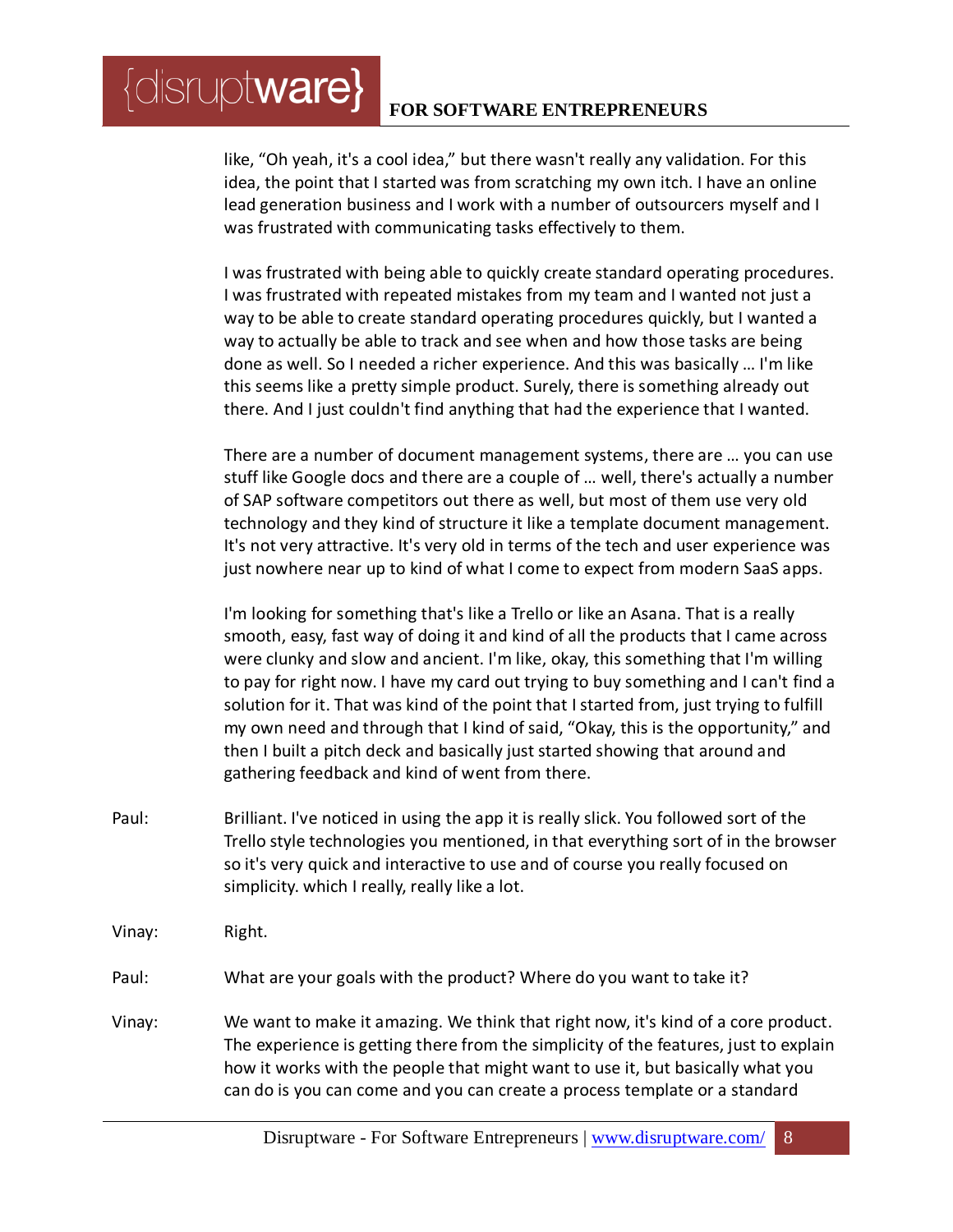$\{$ disrupt**ware** $\}$ 

operating procedure template and the way that we structure that is we structure it as a checklist, so you can put each task … say your checklist is doing a weekly newsletter, so the first thing is you've got to write the content, you've got to proof the content, spell-check it, put a gather on any additional things, the resources, you've got to put it into Mailchimp or whatever you've been using, you've got to schedule it and then potentially depending on who's doing it you might get a manager to review it and check off and make sure that it's good to go out. It's that kind of process that needs to be done each week to create a weekly newsletter for the company.

That basically it, it's a step by step process. Step one would be with the content, step two would be run your spell-checks, step three would be to load it into Mailchimp etcetera and the way that you can build a template is during the step by step checklist. What we've actually done is taken it a step further and allowed you to add in rich content into each of those checklist task items. If your task is add the content to Mailchimp, inside that you can have videos and screenshots which ... explaining exactly how you wanted to do it. It could explain what they should name a campaign and exactly how the text should be formatted or exactly how … or … what dimensions do you just need to be and you can talk through it using a screencast and like demonstrate past whatever.

You can create this kind of very specific way of doing these tasks in a manner so that A, it keeps your quality high and consistent, so when people are doing it, each email that goes out each week is just the same or at least the same kind of structure formatting. B, it's documented in so much detail that if the person doing it ever leaves or is sick or wants to hand it over to somebody else or transfer to somebody else, then somebody can take over that job. It helps with training new employees, it helps with removing downtime, with people being sick or leaving and it helps you systemize and take a step back and remove yourself from being the bottleneck in your business.

- Paul: Excellent. Now it's actually good. I think we'll put a link below this podcast as well so people can actually go and take a look at the product and at the moment you're in beta phase, aren't you? You're testing and you're looking for feedback from customers. You want more people to use it so that you can really, really identify with it as a good fit, right?
- Vinay: Yeah. That's basically how we're taking it. We're following a lean startup methodology for anybody who hasn't read that and is looking to create a software product, definitely highly recommend it as one of the top of your list books to read and basically they talk about just following this kind of lean development cycle where you get the most basic vital product as possible and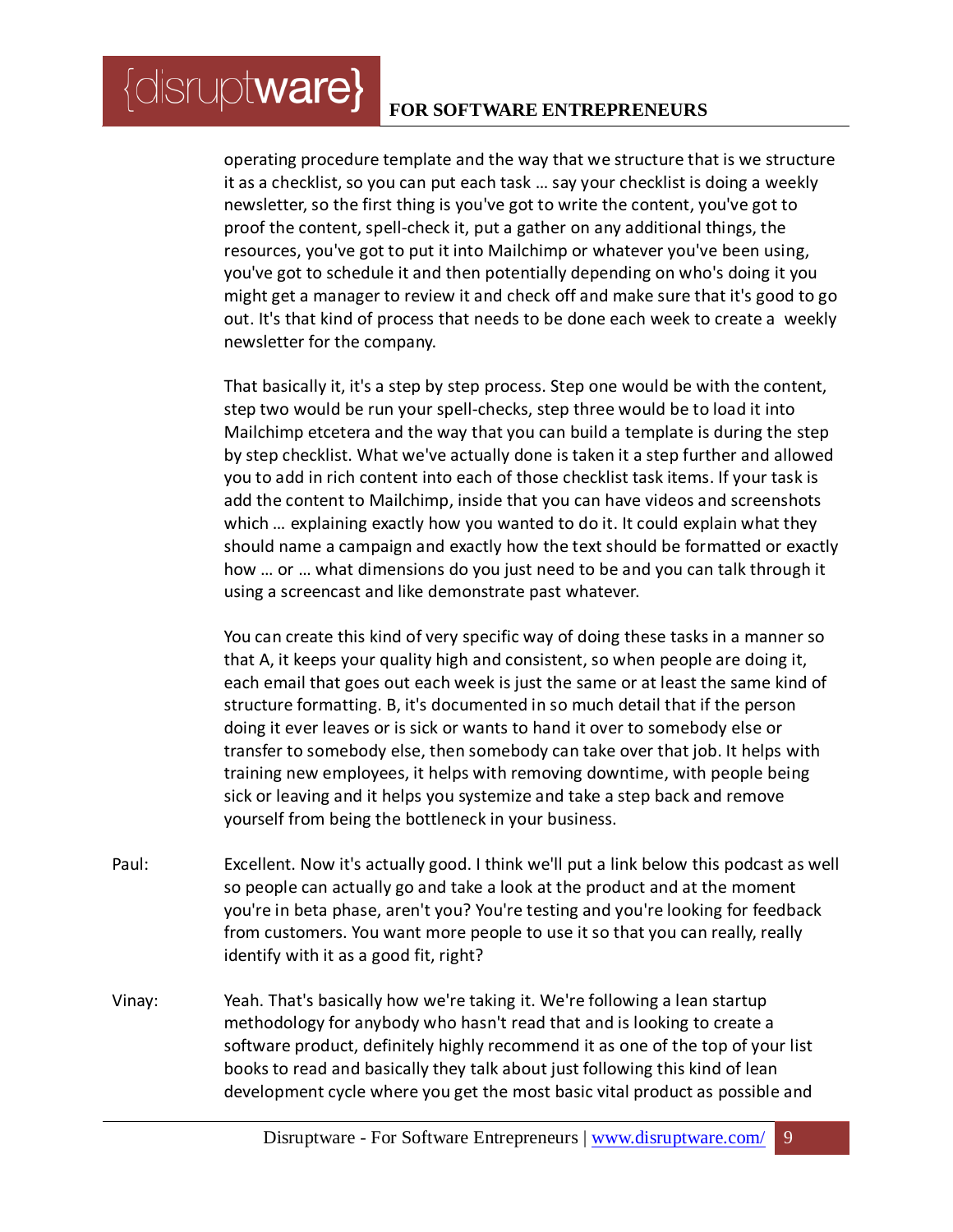instead of you trying to make assumptions of what your users want and need you get the product out and you start talking to our users and then you make your decisions based on the feedback that you get from your users. It's like you actually make a decisions based on real data. That's what we're trying to do; we're trying to get as many people on and figure out what the most requested features are … and what these bugs are and we adjust our products based on the feedback from our users.

- Paul: Okay, brilliant. Now what is your traffic strategy? Once you get this live and you're ready to sort of really get people on board, how are you going to go out to market and actually get people to sign up?
- Vinay: Yeah. It's a good question. From my learning from my last startup, there are two things you need to prove; you need to prove your product market fit hypothesis and then you need to prove your growth hypothesis. Once you've kind of proven both of those two things, you're at a point where your startup is basically to perceived this proven or validated and it becomes pretty easy to say raise money or get more traction. First that would be one, the other one is proving product market fit hypothesis, which basically means is the product valuable enough that people actually want to pay for. That's kind of the first step. The second step is proving your growth hypothesis and the growth hypothesis basically talks about can you get a good enough customer acquisition cost relative to your life time value of your customer.

That's going to be our next challenge and basically to answer that question, I don't know exactly what kind of traffic strategy is going to work best, but what we're going to do is run a series of tests across different traffic strategies to figure out which one is the best customer acquisition model for us. The things that we currently have been trying is content marketing, so getting a content marketing team, doing various different content. I know you have a product Kudani so just sort of testing out some tools like that and just rolling that back in the content marketing strategy.

Also with content marketing, we're kind of looking at doing some more advanced stuff, so doing re-targeting on content, pushing content views to kind of build the blog subscriber base using paid track sources and so we're targeting through Facebook or in Facebook ads, running Youtube retargeting, we're targeting at stuff like that. Beyond content marketing, look at just generic paid campaigns, so Facebook, Adwords and then you mentioned this before, running ads on Freelancer, so I think that's a good idea as well.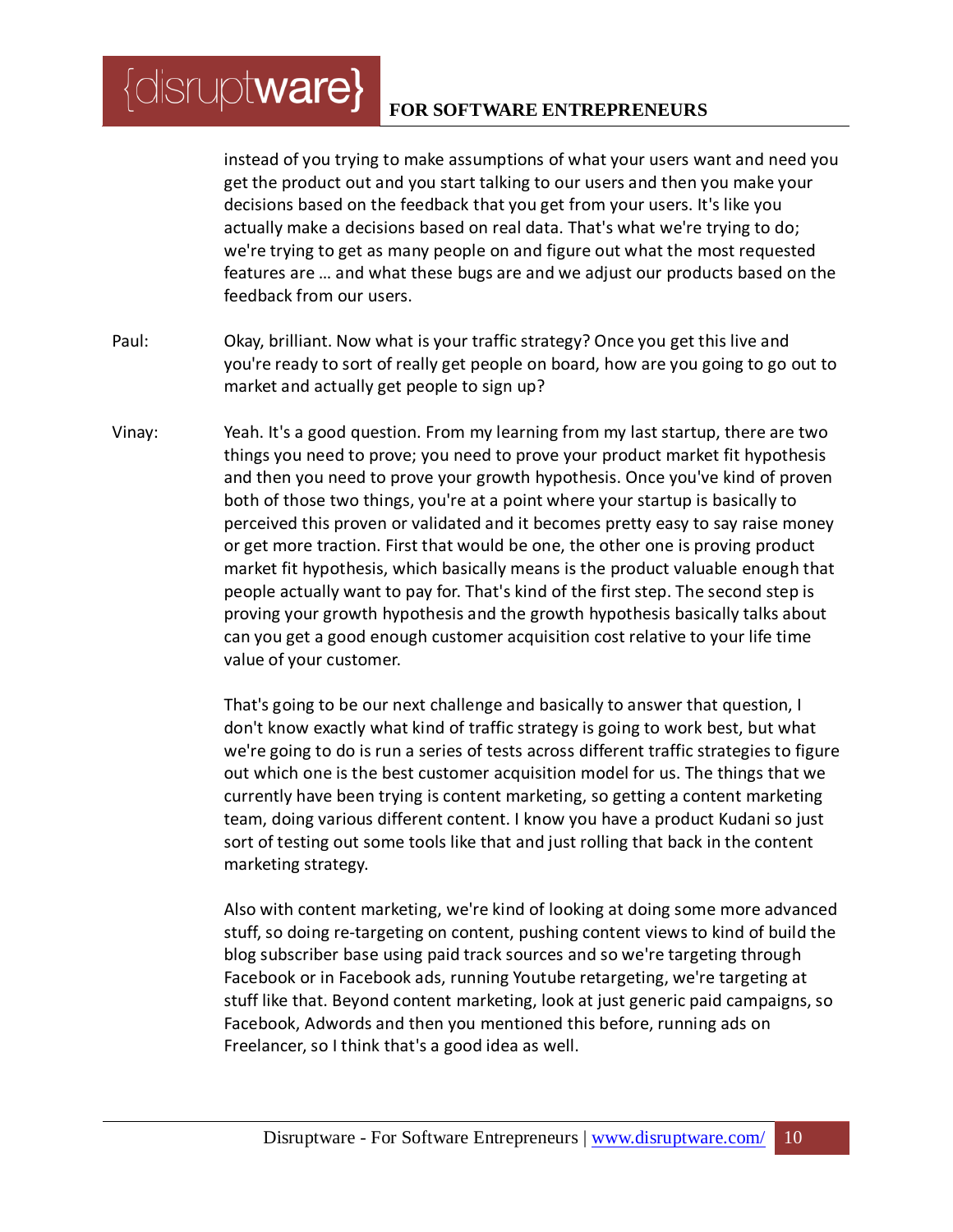- Paul: Yeah, you need to sit around anyone who's outsourcing, so any tool, product that they … anything like that where people are involved in outsourcing. Another site is like the job boards for the Philippines for example, all those job boards, they'd be perfect for that.
- Vinay: Yeah, as I was saying, it's definitely a great … I guess that we want to start on outsourcing, but I think going back to your question before I didn't answer properly, where do we see Process Street going, we definitely see it being a lot bigger than just targeting the outsourcing market. Already now we have a number of users and customers that run that space. We have patent lawyers that just like … they use it for every time they need to run through like a patent check. We have financial advisors in the real estate companies to follow the process. Like every time they need to get over documents for someone to close a deal on a house.

We have IT maintenance or infrastructure companies using it every time they needed to deploy a server, they run the process. Then we want to grab into for example mobile, so for building inspectors, people that need to go around and do inspection, run boarding, check the litter, check the piping, attach it, integrate it in the photos or stuff like that. We definitely see it as being a much larger product than just the outsourcing space, but as the product is kind of built as a beta product, we don't have mobile, we don't have some of the more advanced stuff that maybe finance companies might need, so just parallel processors or like process dependencies starting … getting a little bit closer to the BPM space, but outsourcing is definitely a great place for us to start and get initial traction.

- Paul: I think you're absolutely right and I think the great thing with these types of products is being able to specifically target one niche and if you master that niche then you can sort of grow and target another one. I was at an event the other day and the one comment that came out of the event was like if you look at Facebook, what's Facebook's market?, well basically anyone with a face, but when they started, their market was just Harvard and all they did was conquer Harvard and then once they did that then they expanded it to the other Ivy League universities and then after that they went after everything.
- Vinay: Yeah. It's a pretty common story I think, because it's like basically as a startup you don't really have resources to target everyone and also it's difficult to kind of get your messaging correct, and honestly that's been a bit of a challenge for us, is trying to figure out exactly which markets to target and kind of drilling down on our niche and it's something that we still need to work on.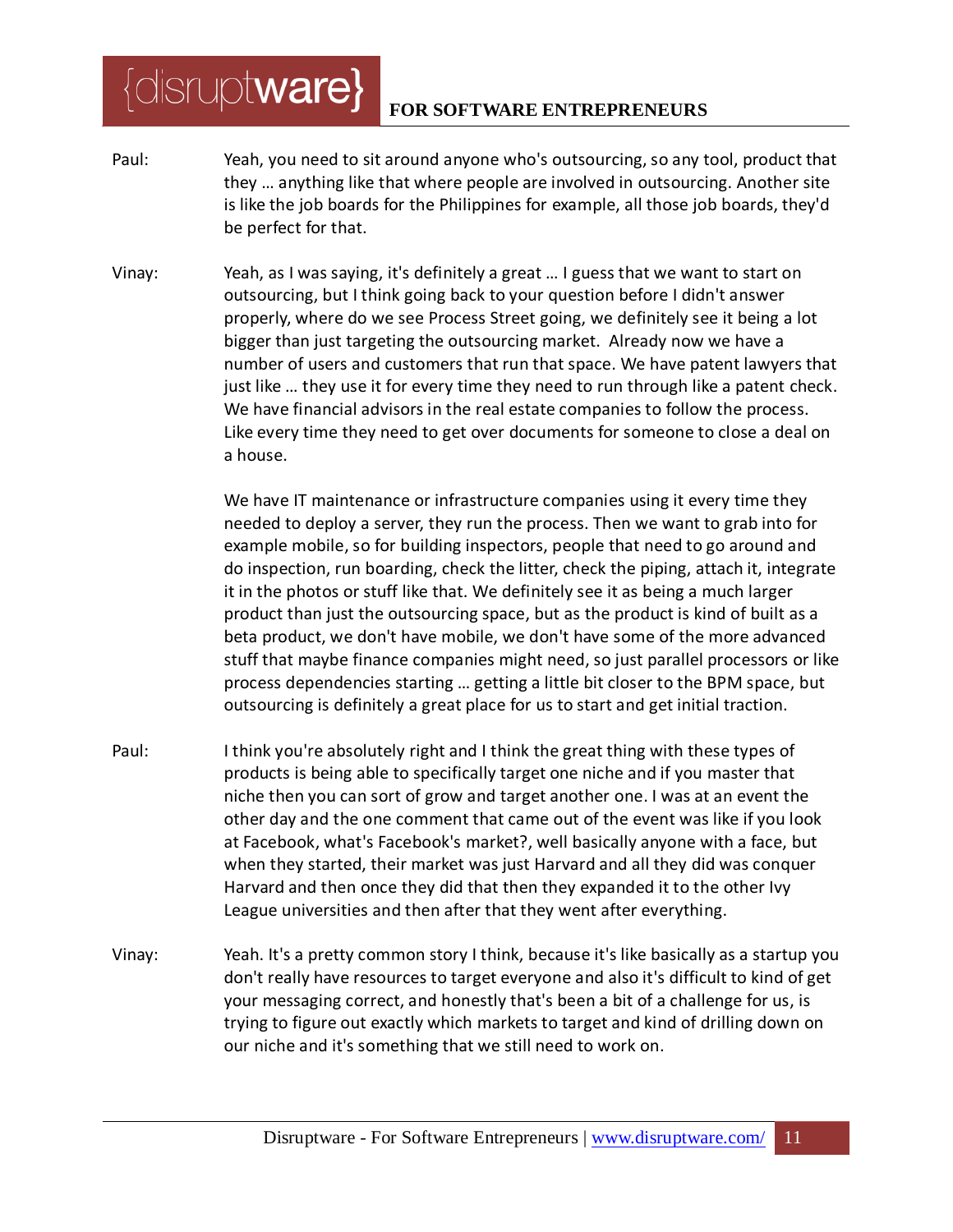#### **FOR SOFTWARE ENTREPRENEURS**

- Paul: Cool. That's really good. Now obviously you're a software entrepreneur and you've got other businesses as well. How do you keep focused or how do you sort of manage your personal productivity? Because this is something that I get questioned on a lot, because there's so much going on and we also have a bit from ADD. What tools or mind set do you use to sort of really get through your day and ensure you stay on track?
- Vinay: Sure. I'm definitely a productivity tool for that. I use everything. I have … I use Asana, I use Trello, I use Workflowy, I use … Evernote, I use Street and yeah, we use Github for the software. I definitely use a lot of tools a lot to keep me on top and depending on what the task is and kind of what's going on, I'll use different tools. I can give you an example, so Asana I use for my lead generation business mostly. I honestly don't actually use it myself that much, but I have my team use it and Asana is great because it logs everything, so it's a way for me to go in and kind of if there's ever an issue or if I need to get data on a particular project or whatever, I can go in and kind of check that, but I find it's a bit slow to maybe use myself. Trello I use for content, so I find it great to kind of visualize posts as they're being created and guest posts and that kind of strategy. Workflowy I just use to organize my brain.. just to dump. I don't know if you … have you ever heard of Workflowy?
- Paul: Yeah, yeah. Love its simplicity.
- Vinay: Yeah, so I use Workflowy just about … I used to use Evernote for this, so just kind of dumping thoughts there I find that Workflowy has a much nicer structure just for tech ideas, and then I use Evernote for document management, screenshots and just trying to like clipping different sites and websites and everything like that, so just dump everything into one place that I can do searches on. That's what … I'm not a very like organized person, so tools like Evernote and Gmail, where I don't have to actually think about how I'm going to organize something, I can just dump everything I want into it and I can use search to find something quickly, are tools that I really like. Workflowy is the same kind of way. Even though there's structure in Workflowy, I still have only used the search feature, because to me I'm more about like dumping stuff in and then recall it quickly without having to figure out where I'm going to organize what I'm doing.
- Paul: Brilliant.
- Vinay: Yeah, I use a lot of tools but I don't know if I'm probably the best person to talk to about productivity because I'm a bit of a mess on those.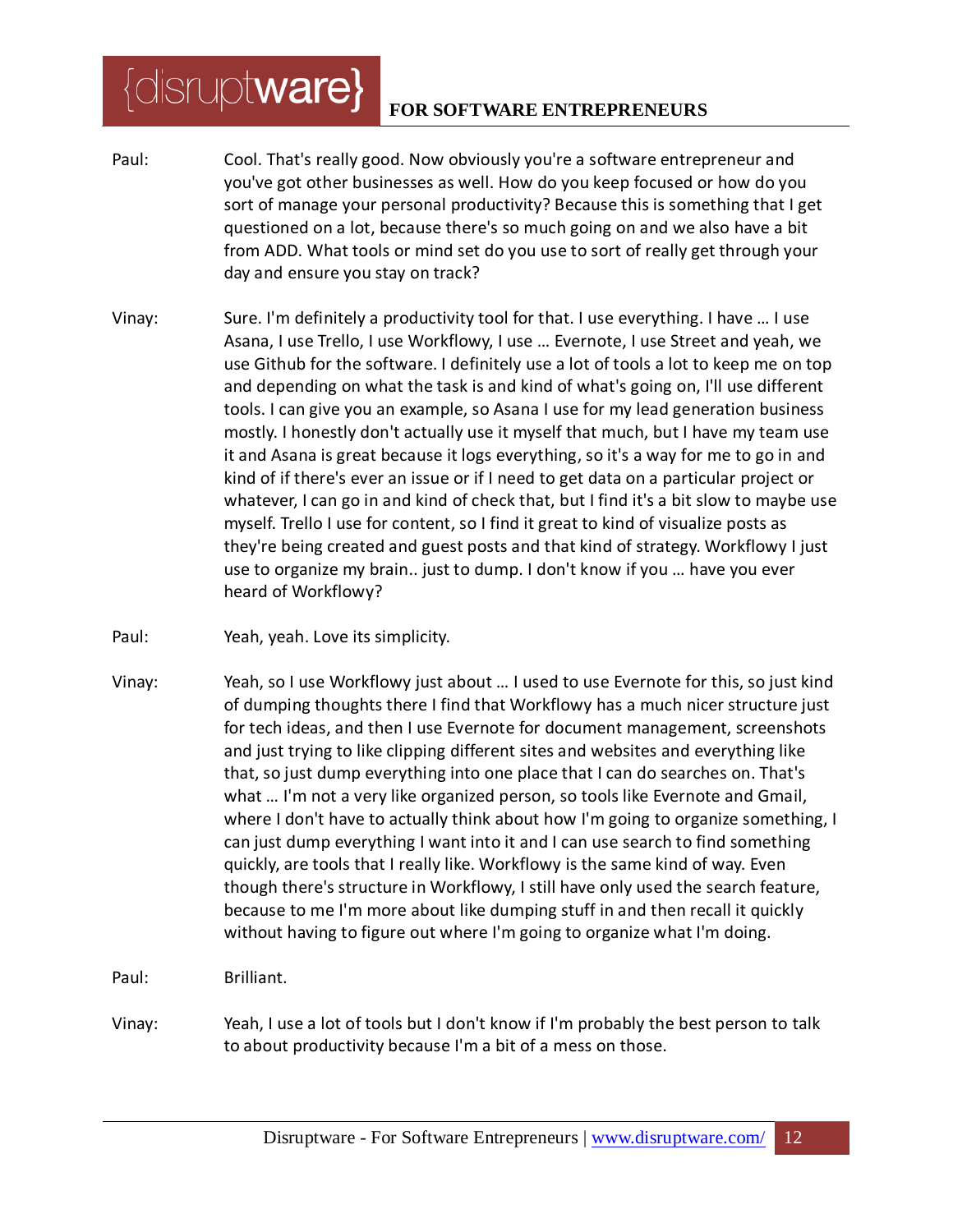- Paul: Aren't we all, right? Cool. What would you sort of recommend for people starting up? What would you recommend as the best books to go out and read?
- Vinay: If you're looking to build a software product?
- Paul: Yeah.

 $\{$ disrupt**ware** $\}$ 

Vinay: The Lean Startup up definitely is a great one and then it's going to come down to I guess what your experience is. For me ... one great thing I find is ... from being a very heavy user of a lot of kind of different tools and apps is that it gives you a great insight into user experience form a product perspective, but … I know there are a number of great design and UX books out there, which I haven't really read that much. If that's something that you don't have much experience with then I think that UX is the most important thing. It really depends on the level of experience you have. There are great books from 37 signals and I've read all that stuff. They talk about … there's like their main book (about building Basecamp) I remember it talks about like how they do it basically and they basically talk about kind of building a product without trying to look for funding.

> They build it themselves, they focus on … they talk about how they do Basecamp in the first part, so they were a team of building the web consultancy and if you know they built Ruby on Rails and they have a base camp and a bunch of other really really, really successful such products. They were a team during web consulting and they kind of used their web consulting business to generate revenue and then on the side as a side project they started building Basecamp and they didn't go out and look for funding. They didn't try and get it done quickly, they just thought like fun for that … fun the way it is, just making it better better, better and never kind of about that stress of running out of money or anything like that, because they already had a profitable consulting business and they just kept doing that until they got to a point where it was generating enough revenue and had enough users so that it could actually stop their consulting business.

- Paul: Absolutely.
- Vinay: That's part of the model we've taken with Process Street as well, so that then it's a lot lower stress and also like I mentioned before, there's so many unforeseens with building software. If you're a first time software entrepreneur, whatever budget you put out, whatever like timeline you set triple both of those things. There are so many things you're never ever going to imagine that would come up that are going to come up and if you go, "Okay, I have 20 grand and three months to make this happen," I would say it's a pretty risky position to put yourself in.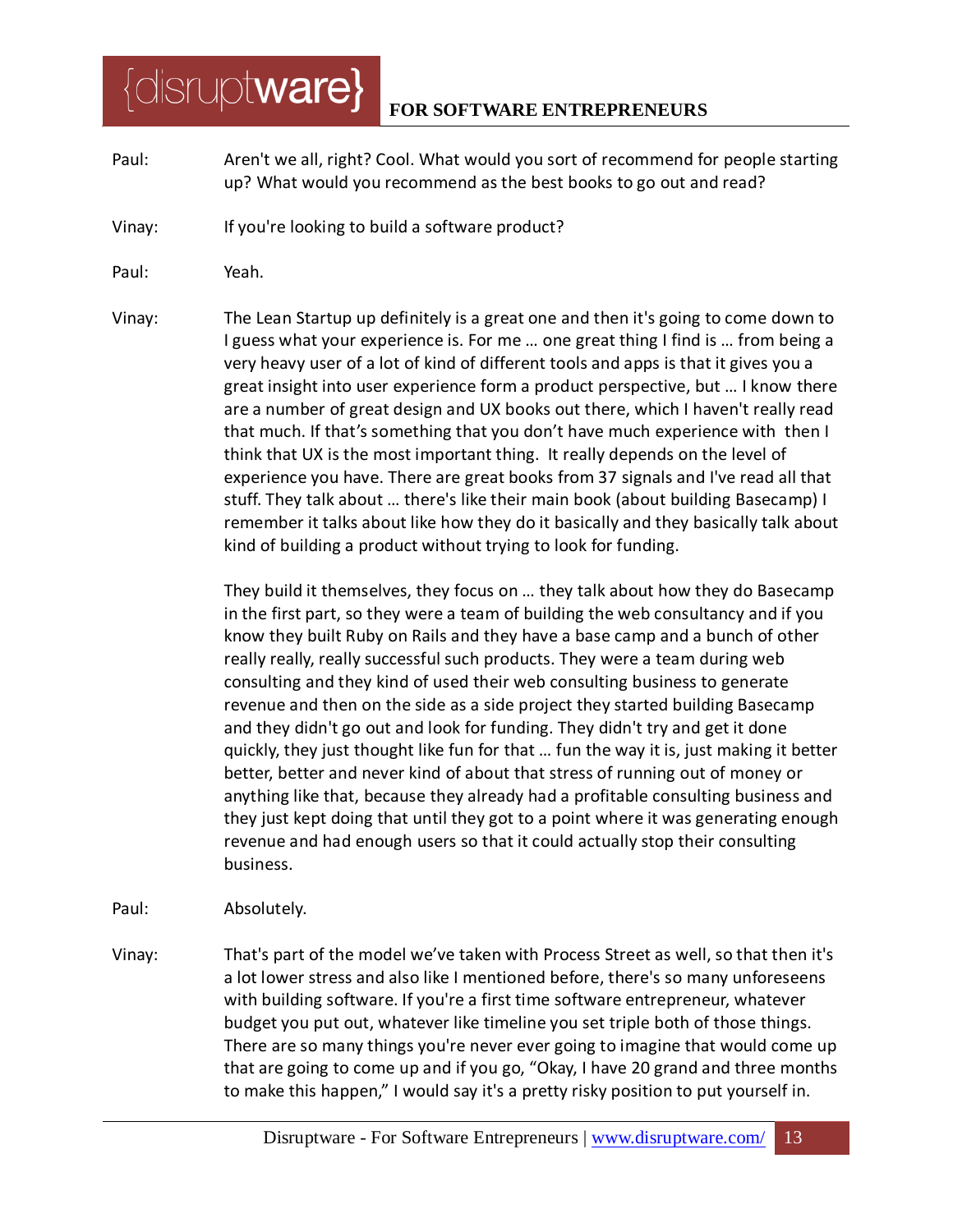#### **FOR SOFTWARE ENTREPRENEURS**

- Paul: Yeah, absolutely. The book by the way is Rework.
- Vinay: Rework?
- Paul: Yeah, and some of the things that also come out of that that I really love is first of all saying no to feature requests, because one thing that Basecamp is great for is simplicity and ease of use and that's all down to being really strong and resisting customer pressure and really only putting in the features that are really, really essential and add value, because it's really, really easy especially in the early day to build feature after feature after feature thinking that this is what's going to make the product great, but in fact what makes the product great is the user experience.
- Vinay: Exactly.
- Paul: Okay, and that's the key thing right there.
- Vinay: Yeah, there's a lot of mistakes people make around that. See, I think you want to keep it as simple as possible and the thing is you want to … especially when you're just getting it brought out. Don't hold back your release of your product because … and this is kind of a lean startup methodology, don't hold back the release of your product, because your think you need to do this feature. Don't worry about it. The first versions of Twitter or Facebook, of every single product that you know that were out, absolutely horrible, don't even look like they look like now, and they would have never gotten to that point if they hadn't have released those products earlier on and gotten the feedback and adjusted their development trajectory based on the feedback that they got.

You want to get the product out as soon as possible, don't hold back extra features. When you do want to build the features, make sure that the features that you're selecting are the features that have been most requested by your most aligned customers. Ideally, customers are paying and if one person asks for one feature at once, don't go, "Okay, we'll do it." Wait and make sure that a lot of people … that it's a kind of a highly requested feature so that you know that you're going to be satisfying a larger portion of your customer base versus just like one person who needs one thing done. Also, another tip, never ever tell somebody that you're going to have a feature done by a particular time.

Paul: Yep.

Vinay: Even if you know you're going to be building that feature, don't say, "Yeah, we're going to have it done in two weeks," because you're probably not. Just say,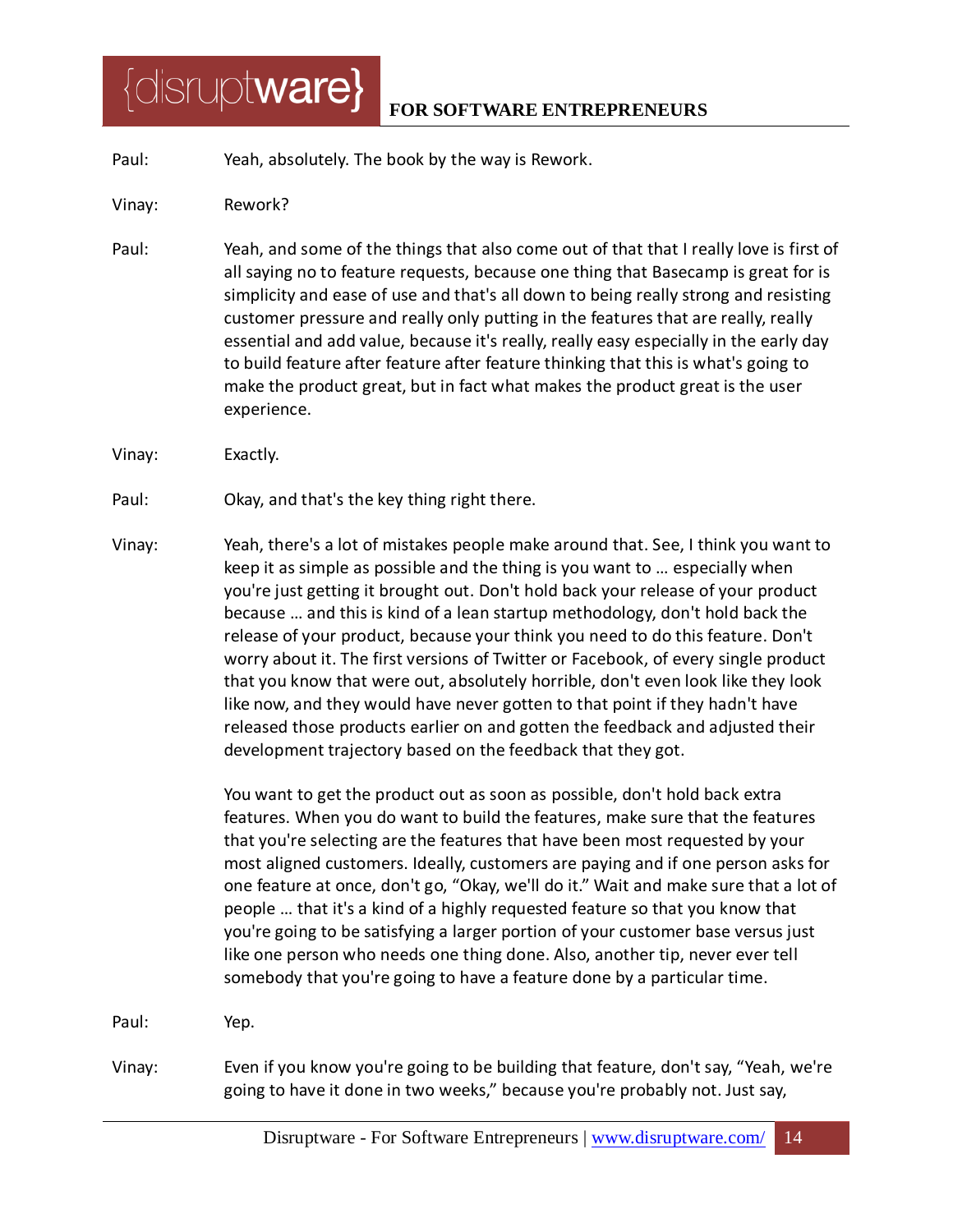"Yeah, it's out, it's on the roadmap that we're going to be working on in future." Don't give a time because people are going to come back and be like, "Yo, it's two weeks, where is that feature?" yeah, and stuff for everything takes longer.

Paul: Yeah. The golden of rule there is always under-promise not over-deliver.

- Vinay: Exactly. We're setup to scale, so we're on an Amazon EC2, we've got … so there's true servers for the products. There's like the API server, which is like the core app server and then there is the front end server and they're both on EC2 using load balancers and then the databases are on RDS. It's all setup on infinite scale basically.
- Paul: How much did that cost you?

 $\{$ disrupt**ware** $\}$ 

Vinay: That … because they're all on micros, so not much \$100 bucks per month.

- Paul: Right.
- Vinay: 100 bucks a month for all those three servers and they're only … so then like if they get 80% load, then they spawn new servers. That cost goes up if traffic goes up. Then we're hosting the WordPress site on Pressable, which we used to … it used to be Zippykid. Pressable is really cool, you should check them out now and basically they're … it's scalable WordPress hosting, so it's like they manage load balancing, the RDS and a CDN content delivery network all for you, so like all parts of the product are on infinite scale basically. It's super cheap. That whole setup is like 125 bucks a month. That's like super lean. That's one of the huge developments that happened in technology in the last five years, right. For \$125 a month, we have an infinitely scalable content like CDN delivered, like worldwide service app that about 10 years ago would have required a team of sys admins to manage and build back in the data center. Now for 125 bucks a month and whatever a week worth of config, we have an infinitely scalable platform.
- Paul: That's really cool. Good stuff. Brilliant. Vinay, any sort of final thoughts for any of my tribe who are looking to either start software businesses or are in the process of scaling their SaaS businesses?
- Vinay: Definitely that … software is definitely one of the most fun and rewarding things I've done because you build like … you're building a product in the concept of delivering real value. It's kind of different to people that might be coming from marketing or stuff like that where it's kind of building a product with a great copy so you can sell it. For us with our products it's been great, because we've just